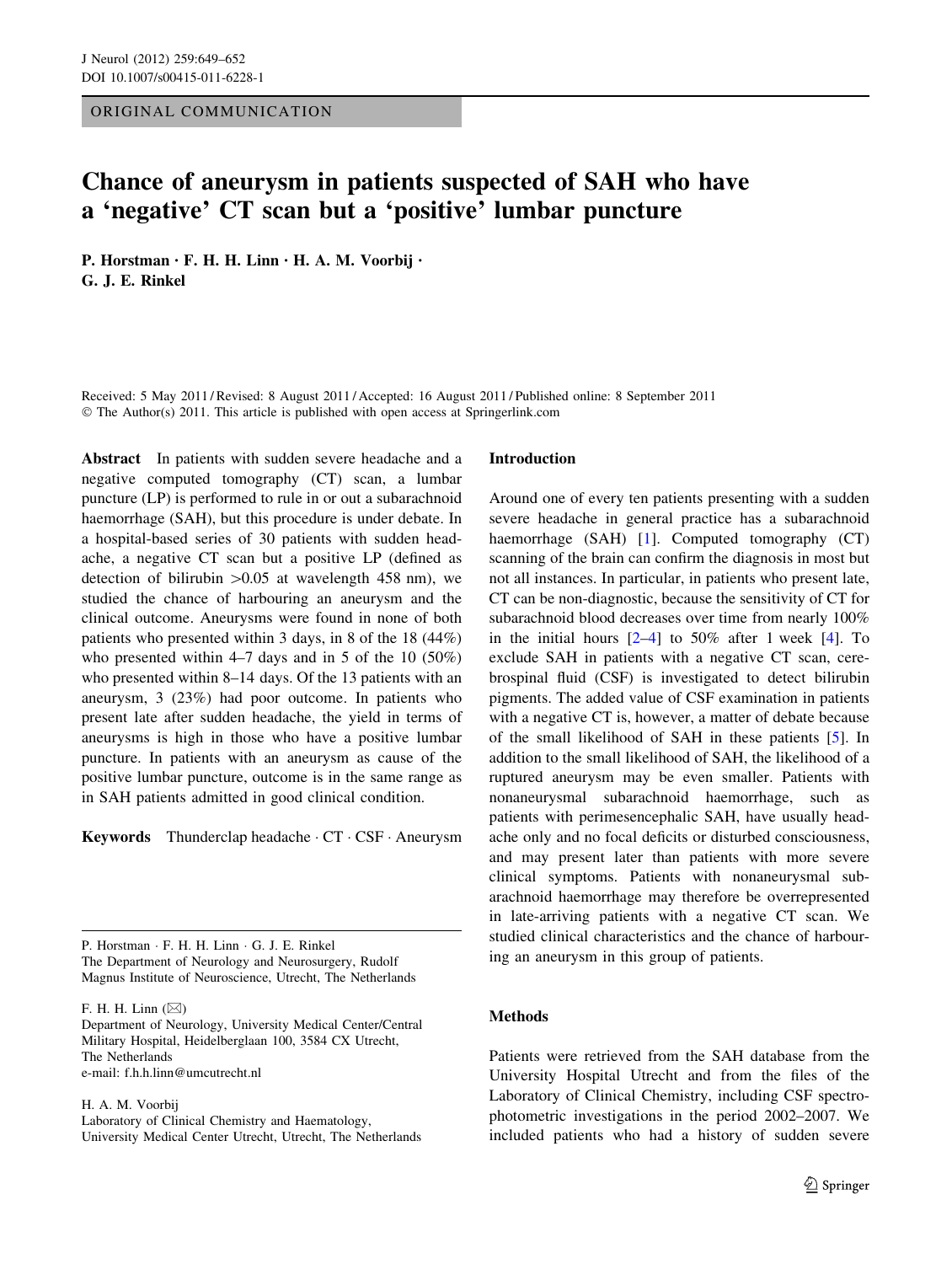<span id="page-1-0"></span>headache and a negative CT scan of the brain at initial assessment, but who had extinction of bilirubin  $>0.05$  (at wavelength 458 nm) in their CSF, according to the guidelines for analysis of cerebrospinal fluid for bilirubin in suspected subarachnoid haemorrhage [[6\]](#page-2-0).

All patients with the diagnosis of SAH based on a positive CSF examination were investigated with CT angiography (CTA), magnetic resonance imaging (MRA) or conventional angiography to confirm or exclude an aneurysm as the cause of the bleeding.

The CSF from patients inside our hospital was protected from (day)light by wrapping them in aluminium foil, and centrifuged at 1,500 rpm during 10 min. The supernatant was stored at 4°C until analysis. CSF investigations were performed using a Beckman DU 650 spectrophotometer (Beckman Coulter, The Netherlands).

For the included patients, we describe clinical characteristics and the results of the radiological investigations. Clinical condition of the patients was assessed according to the World Federation of Neurological Surgeons (WFNS) scale on admission [\[7](#page-2-0)]. We analysed data according to the interval of symptoms and presentation in the hospital: (1) early presentation (0–3 days), (2) intermediate presentation (4–7 days) and (3) late presentation (8–14 days). The modified Rankin scale was used to describe outcome in all patients; we dichotomized grade 0–3 as good outcome and grade 4 and 5 as poor outcome [\[8](#page-3-0)].

#### **Results**

During the study period 30 patients had been admitted with sudden severe headache or neck pain and a brain CT scan without subarachnoid blood but CSF stained with bilirubin. In total, 775 patients with SAH were admitted during this period in our hospital. Sixteen patients were men, and 14 were women. Median age was 50.9 years (range 27.3–72.9 years). On admission, WFNS score was 1 in all but one patient (who had WFNS score 2 and a slight hemiparesis). Of the total group, two patients (7%) presented early, within 3 days. Further investigation did not show any aneurysms in this group. The cause of the delay in the other patients was due to the patient (in 8), the doctor (in 11), or both (in 2) or unknown (in 7). Eighteen patients presented within 4–7 days, and eight of these (44%) had an aneurysm. Ten patients presented late (8–14 days), and five of them (50%) proved to have an aneurysm. Thus, in the total group of 30 patients, an aneurysm was found in 13 (43%) patients (Table 1).

The CT scans of patients from the outside hospitals who were referred to our hospital were judged as normal by the radiologist from the outside hospital, but after revision by the neuroradiologist in our hospital (a tertiary referral

Table 1 Chance of aneurysm and outcome for included patients with sudden headache

| Patients.<br>$n(\%)$ | Aneurysm,<br>$n(\%)$ | Good outcome <sup>a</sup> ,<br>$n(\%)$ |
|----------------------|----------------------|----------------------------------------|
| 2(7)                 | 0(0)                 | 2(100)                                 |
| 18 (60)              | $8(44)^{b}$          | 16(89)                                 |
| 10(33)               | $5(50)^{\circ}$      | 9(90)                                  |
| 30 (100)             | 13 (43)              | 27 (90)                                |
|                      |                      |                                        |

n indicates number of patients, % indicates percentages per group

<sup>a</sup> Ranking score 0–3

 $<sup>b</sup>$  Location of aneurysms: basilar artery (1), posterior communicating</sup> artery (3), internal carotid artery (2) and anterior communicating artery (2)

Location of aneurysms: basilar artery (1), posterior communicating artery (1), internal carotid artery (1), anterior communicating artery (1) and left middle cerebral artery (1)

hospital) slight abnormalities in 4 of 30 included patients were detected: 1 patient had a small hyperdensity in the left cerebellum, caused by an underlying arteriovenous malformation that was confirmed by angiography. This finding was not appreciated on the initial non-contrast CT scan by the radiologist from the outside hospital. One other patient had some sedimentation of blood in the posterior horns. Two other patients had ambiguous findings: suspicion of small amount of blood in the pentagon in two patients.

One other patient had on further follow-up with MRI a small hyperdensity in the parieto-occipital gyrus (not visible on contrast CT scan). Further investigations revealed an right subcortical aberrant vein in this patient draining to the sagittal sinus, without aneurysm.

All 16 patients without an aneurysm or arteriovenous malformation of the cause of their headache were investigated with CTA, MRI or MRA or additional four-vessel angiography (11 patients). In none of these 11 patients was focal or diffuse segmental arterial vasoconstriction shown.

Haematocrit was normal in 29 patients and not known in 1 patient. Serum bilirubin was measured in only one patient (who was pregnant).

Treatment of the aneurysm was done by coiling in nine patients and clipping in two. Two patients were not treated: one patient who developed ischaemia the day after admission and was in poor clinical condition, and one other patient who refused further angiography after MRA. The arteriovenous malformation in the cerebellum in one other patient was embolized successfully.

Eleven patients with an aneurysm were alive after 3 months and two died, because of rebleeding (1 patient) and secondary ischaemia (1 patient). One patient had a poor outcome with major neurological deficits including paresis and aphasia (because of secondary ischaemia). All patients without an aneurysm detected were alive after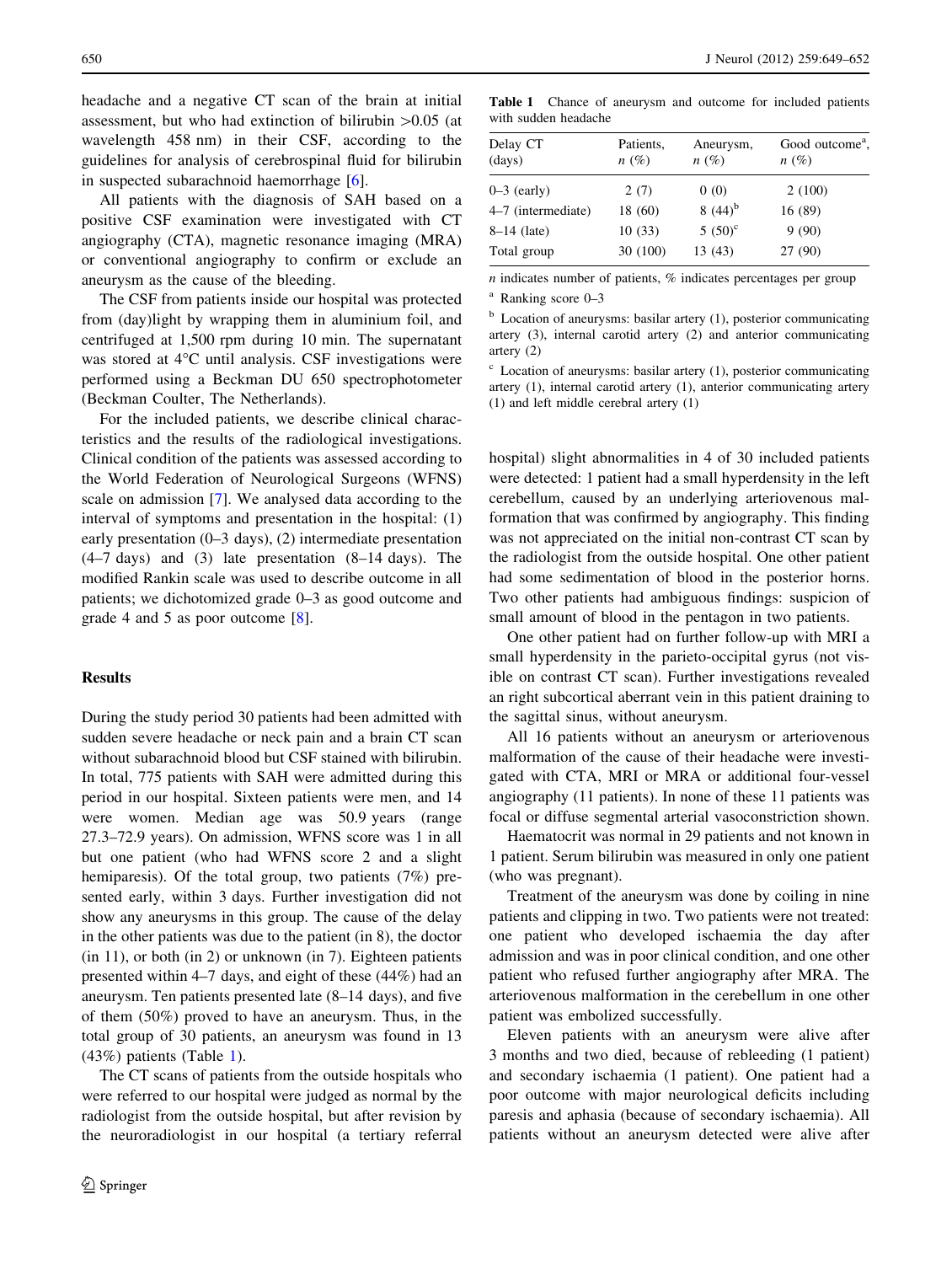<span id="page-2-0"></span>2–7 years of follow-up and had good outcome without further episodes of SAH (Table [1\)](#page-1-0).

## **Discussion**

In our series of patients with sudden headache with a negative brain CT scan but a positive lumbar puncture with bilirubin pigments, nearly half had a ruptured aneurysm. The group of patients presenting within 3 days who did not show an aneurysm was very small. We think that, in general, the chance of an aneurysm is small in patients who present early after the onset of headache and who have a negative CT scan and a positive lumbar puncture because of the overall small chance of very early reabsorption of blood on CT. In patients who present later, the chance of reabsorption is larger, with blood being no longer detectable on CT. For patients presenting later, the results of our study show a high yield in terms of aneurysms and underscore the importance of examining CSF in patients with acute headache but a 'negative' brain CT scan.

The outcome of patients with a negative CT but a positive lumbar puncture and an aneurysm detected was comparable to that of patients with SAH detected on CT scan admitted in a good clinical condition [[9–11\]](#page-3-0). The occurrence of rebleeding, secondary ischaemia and poor outcome in our series shows that the aneurysms detected were truly ruptured aneurysms and not incidental aneurysms found after a false-positive CSF exam.

In our study, 2 of the 30 CT scans that were read as normal in a local hospital were positive for SAH when reviewed in our hospital, and 2 other CT scans were assessed as ambiguous. In a recent paper on examination of patients with acute headache in tertiary care emergency departments in Canada, negative predictive value of CT scanning within 6 h after onset of headache was 100%  $(99.5-100\%)$  [\[12](#page-3-0)]. The data from our study show that the negative predictive value of CT scanning is less in local hospitals, at least in The Netherlands, because several CT scans that were read as negative in local hospitals were positive or at least ambiguous after revision in our hospital. These results reflect clinical practice. In referring hospitals and during out-of-office hours, sensitivity of CT readers is apparently less optimal than during office hours in a highly specialized centre [4]. Another reason for false-negative CT scans is a low haematocrit  $(\langle 30\% \rangle)$  [4]. In our patients haematocrit was normal. A false-positive CSF examination after a negative CT could also be explained by a high serum bilirubin, transferred through the blood–brain barrier, resulting in a high CSF bilirubin [\[13](#page-3-0)]. This chance is, however, very small in patients without clinically overt jaundice, which is correlated to a lower range of hyperbilirubinaemia than xanthochromia.

In conclusion, CSF analysis including spectrophotometry, according to the guidelines [6], is mandatory in patients with acute headache but a CT scan negative for subarachnoid blood to rule out an SAH and an underlying ruptured aneurysm. This holds true in particular in patients who present late after the onset of headache. In patients who present early after the onset of headache, CT scans may be falsely considered negative because of insufficient scan techniques or less experience of the radiologist. Thus, also in patients presenting early after onset of headache, CSF examination remains pivotal after a CT scan being read as negative. For this category of patients immediate referral to a tertiary care centre might be an alternative, although this will increase the workload in these centres considerably.

Acknowledgments This study has been approved by the Medical Ethics Committee of the University Hospital Center Utrecht, The Netherlands. The study has therefore been performed in accordance with the ethical standards laid down in the 1964 Declaration of Helsinki. The Medical Ethics Committee of the University Hospital Center decided that patients did not have to be informed personally because only data of the patient (anonymous) were used.

Conflict of interest The authors declare that they have no conflict of interest.

Open Access This article is distributed under the terms of the Creative Commons Attribution Noncommercial License which permits any noncommercial use, distribution, and reproduction in any medium, provided the original author(s) and source are credited.

#### References

- 1. Linn FHH, Wijdicks EFM, van der Graaf Y, Weerdesteyn-van Vliet FAC, Bartelds AIM, van Gijn J (1994) Prospective study of sentinel headache in aneurysmal subarachnoid haemorrhage. Lancet 344:590–593
- 2. Byyny RL, Mower WR, Shum N, Gabayan GZ, Fang S, Baraff LJ (2008) Sensitivity of noncontrast cranial computed tomography for the emergency department diagnosis of subarachnoid hemorrhage. Ann Emerg Med 51:697–703
- 3. Cortnum S, Sorensen P, Jorgensen J (2010) Determining the sensitivity of computed tomography scanning in early detection of subarachnoid hemorrhage. Neurosurgery 66:900–902
- 4. Edlow JA, Malek AM, Ogilvy CS (2008) Aneurysmal subarachnoid hemorrhage: update for emergency physicians. J Emerg Med 34:237–251
- 5. Coats TJ, Loffhagen R (2006) Diagnosis of subarachnoid haemorrhage following a negative computed tomography for acute headache: a Bayesian analysis. Eur J Emerg Med 13:80–83
- 6. Cruickshank A, Auld P, Beetham R, Burrows G, Egner W, Holbrook I, Keir G, Lewis E, Patel D, Watson I, White P (2008) Revised national guidelines for analysis of cerebrospinal fluid for bilirubin in suspected subarachnoid haemorrhage. Ann Clin Biochem 45:238–244
- 7. (1988) Report of World Federation of Neurological Surgeons Committee on a Universal Subarachnoid Hemorrhage Grading Scale. J Neurosurg 68:985–986